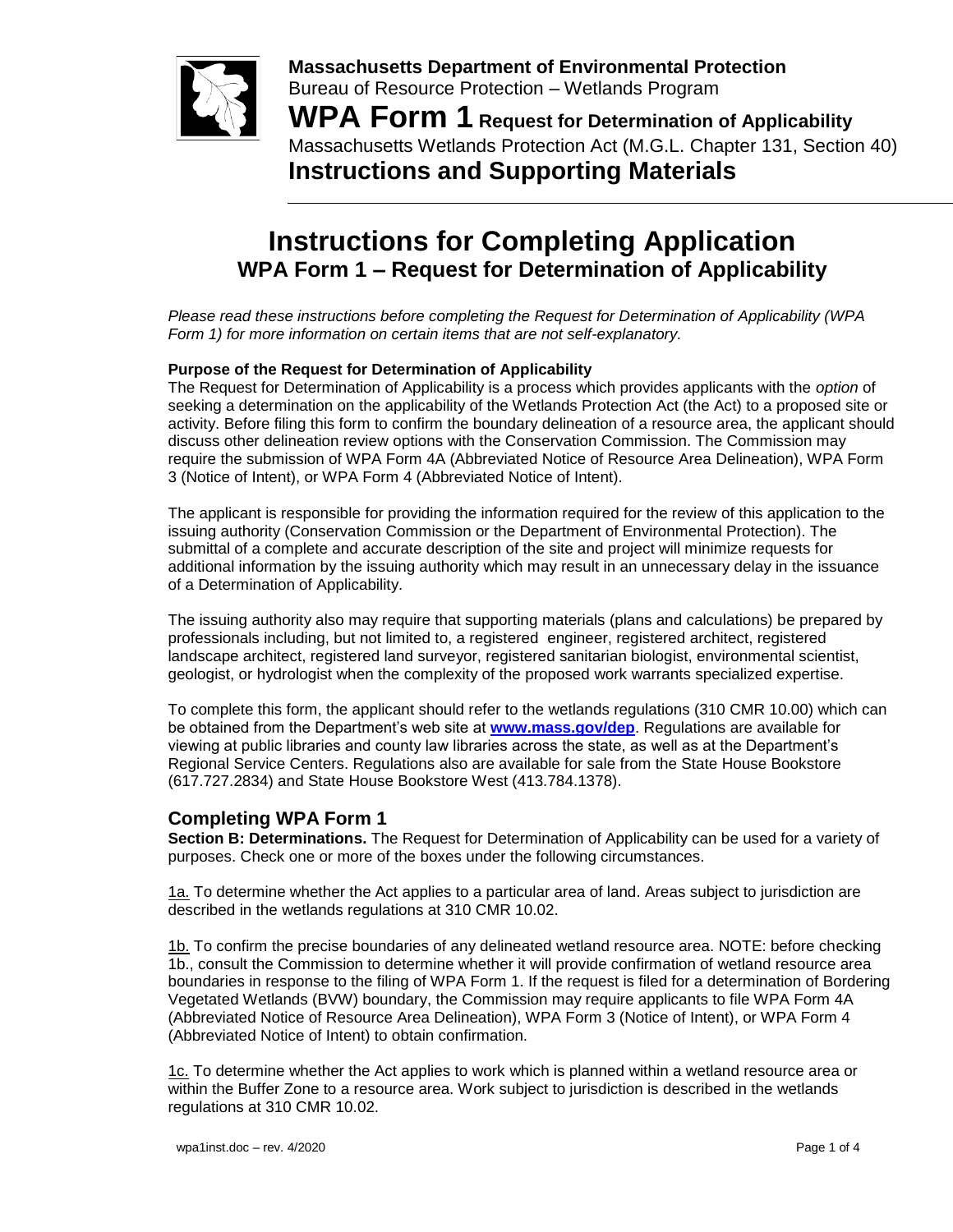

**Massachusetts Department of Environmental Protection**  Bureau of Resource Protection – Wetlands Program **WPA Form 1 Request for Determination of Applicability** Massachusetts Wetlands Protection Act (M.G.L. Chapter 131, Section 40) **Instructions and Supporting Materials**

1d. To determine whether the city or town has a local wetlands ordinance or bylaw which applies to any particular area of land and/or to work which is planned within this area of land.

1e. To determine the scope of alternatives to be considered for work in the Riverfront Area. The scope of alternatives which must be considered for various types of projects in the Riverfront Area is contained in the wetland regulations at 310 CMR 10.58(4)(c)2.

*In order for the reviewing agency to obtain a complete description of the project site, resource area boundaries must be clearly delineated. Further explanation of Boxes 1a – 1e follows.*

#### **Resource Areas: Boundaries.**

For boundaries of inland resource areas (including the Riverfront Area, which may be either inland or coastal), refer to subsection (2), "Definitions, Critical Characteristics and Boundaries" for each resource area covered under 310 CMR 10.54 – 10.58.

For boundaries of coastal resource areas, refer to the definitions in 310 CMR 10.04 and 10.24 for each resource area covered under 310 CMR 10.25 – 10.35, as well as in the text of Section 10.25 – 10.35.

The boundary of the **Buffer Zone** is determined by measuring 100 feet horizontally from those areas specified in 310 CMR 10.02(1)(a).

1a. Describe the site and, if possible, the boundary of any area that may be subject to protection under the Act (including the Buffer Zone).

1b. As noted earlier, 1b, should only be checked with approval of the Conservation Commission. If checked, submit:

- plans identifying the precise boundaries of the resource area(s) delineated;
- method used to determine the boundaries of Bordering Vegetated Wetland. Note whether the boundary was delineated based on the presence of one or more of the following:
	- 50% or more wetland indicator plants
	- Saturated/inundated conditions
	- Groundwater Indicators
	- Direct Observation
	- Hydric soil indicators
	- For disturbed sites: specific, credible evidence of conditions prior to disturbance.

Use one of the methods indicated above to determine the boundaries of Bordering Vegetated Wetlands (BVW). On the form, check all the methods that are used to determine the boundary. These methods are discussed in the wetland regulations at 310 CMR 10.55(2)(c). When undertaking BVW delineations, whether by vegetation alone or by vegetation and other indicators of wetland hydrology, applicants are encouraged to use the Department's BVW Handbook: *Delineating Bordering Vegetated Wetlands Under the Massachusetts Wetlands Protection Act* (1995). This document is available for purchase from the State House Bookstore (617.727.2834) and State House Bookstore West (413.784.1378). The Department encourages applicants to complete the BVW Field Data Form contained in the handbook and submit it with the Request for Determination of Applicability. If detailed vegetative assessments are not required for a particular site, the reasons should be noted on the Field Data Form.

1c. Describe the boundaries of all resource areas and Buffer Zones where work will occur or which could be impacted by the work.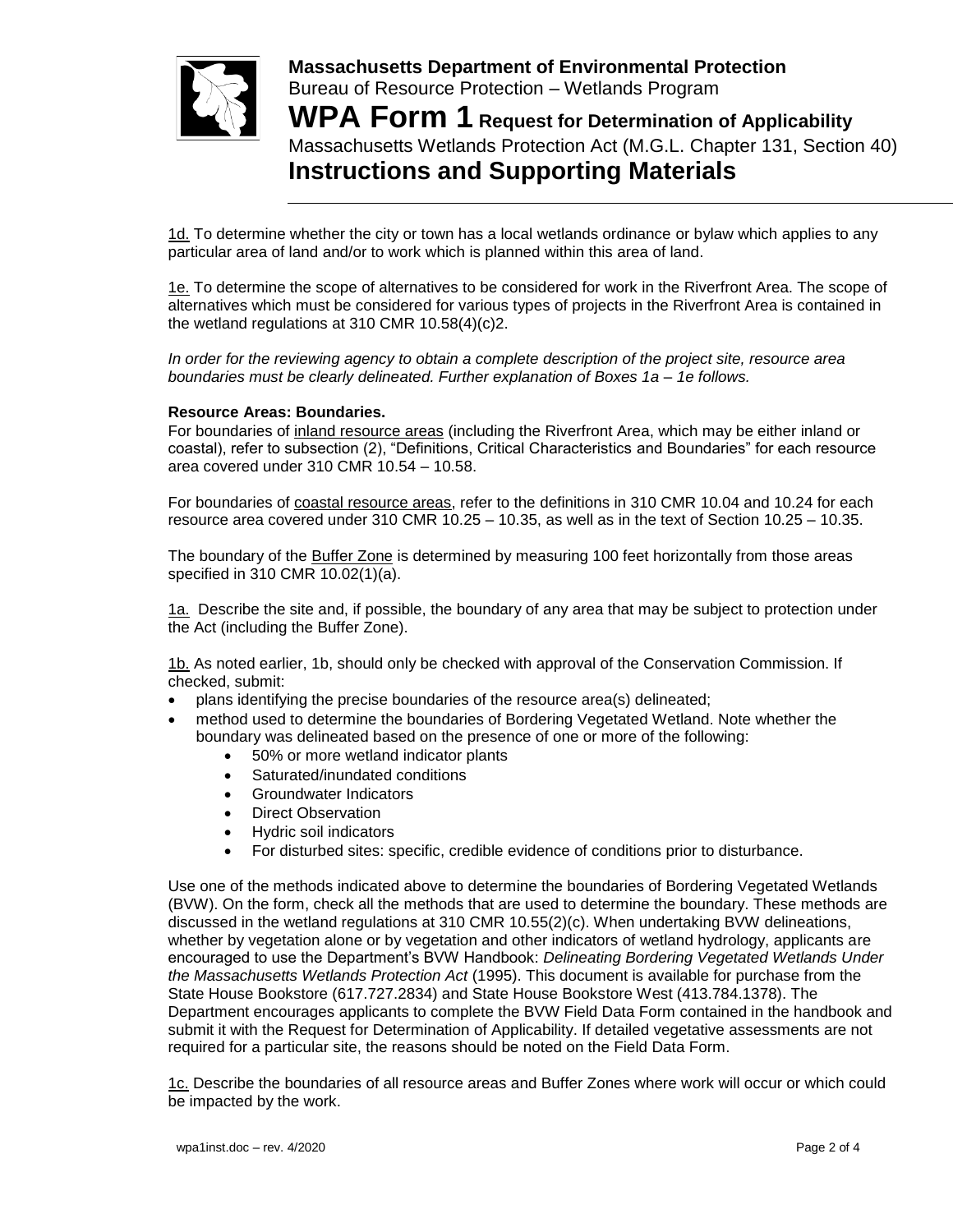

**Massachusetts Department of Environmental Protection**  Bureau of Resource Protection – Wetlands Program **WPA Form 1 Request for Determination of Applicability** Massachusetts Wetlands Protection Act (M.G.L. Chapter 131, Section 40) **Instructions and Supporting Materials**

1d. Describe the site, and if possible, the boundary of any area that may be subject to a municipal wetlands ordinance or bylaw. If there are areas on the site which are not subject to the Wetlands Protection Act, but which may be subject to a municipal wetlands ordinance or bylaw (if any), specifically note the boundaries of such areas. Describe all areas where work is planned if such work may be subject to a municipal wetlands ordinance or bylaw.

1e. Indicate the precise location of all work relative to the boundaries of the Riverfront Area.

**Section C: Project Description**. In this section, the applicant must describe the area and proposed work (if any) subject to the Request. The type of information required depends, in part, on the type of determination requested in Section B. In all cases, the applicant should describe the site based on resource areas jurisdiction and boundaries under the Wetlands Protection Act and regulations.

1a. Location. Include a street address (if one exists) and, if known, the Assessors map or plat number, the parcel number, and the lot number. The map or plat, parcel, and lot numbers must be included if the lot subject to the Request does not contain a residence, school, or commercial or industrial establishment, or if the lot is being subdivided.

1b. Area Description. The area should be described in narrative form. If needed, attach additional sheets for a more complete description of the area; a map or plan may also be used as part of the area description (see instructions for 1c for plan and map requirements).

1c. Plan and/or map reference(s). On the application form, list the titles of all attached plans and maps, as well as, the most recent revision date.

Submit an 8.5" x 11" section of the U.S. Geologic Survey (USGS) quadrangle or other map of the area (along with a narrative description, if necessary) containing sufficient information for the Conservation Commission and the Department to locate the site.

Plans should be of adequate size, scale, and detail to completely and accurately describe the site, resource area boundaries, and proposed work. The following guidelines are provided to encourage uniformity:

#### *Sheet Size*

- Maximum 24" x 36"
- If more than one sheet is required to describe the proposed site and/or proposed work, provide an additional sheet indexing all other sheets and showing a general composite of all work proposed within the Buffer Zone and areas subject to protection under the Act

#### *Scale*

- Not more than  $1" = 50'$
- If plans are displayed, include graphical scales

#### *Title Block*

- Included on all plans
- Located at the lower right-hand corner, oriented to be read from the bottom when bound at the left margin.
- Include original date plus additional space to reference the title and dates of revised plans